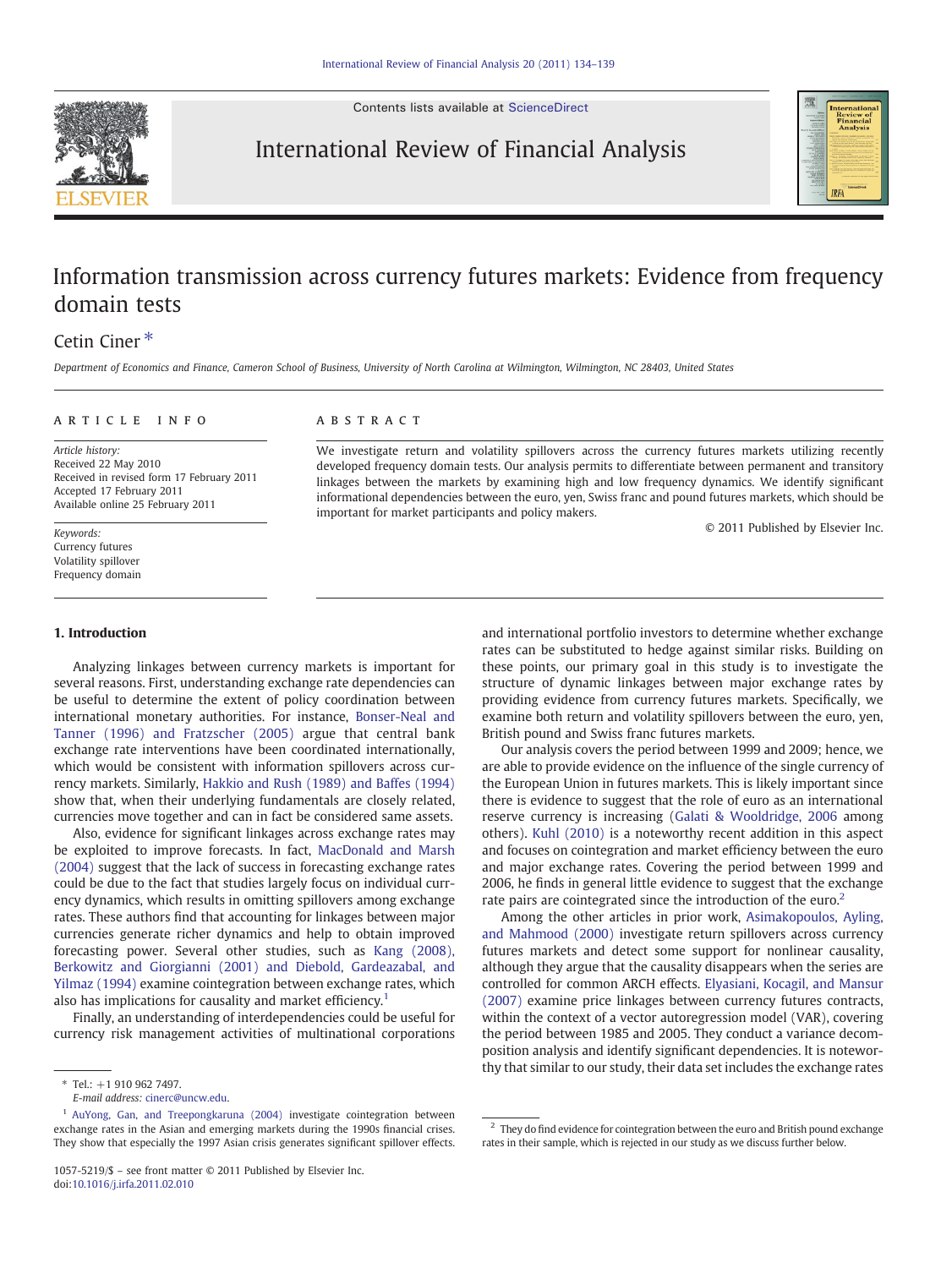of the British pound, German mark (for pre-1999 period), Japanese yen and Swiss franc; however, they do not include the euro rate in their analysis.<sup>3</sup> [Elyasiani et al. \(2007\)](#page--1-0) focus on the same issue in a cointegration framework and detect stable long run relations between the currency futures markets.

In terms of volatility spillovers, in recent work, [Nikkinen,](#page--1-0) [Salhstrom, and Vahamaa \(2006\)](#page--1-0) analyze the linkages between the markets using implied volatilities from currency option prices, focusing on European currencies, and detect significant influence from the euro to the pound and Swiss franc. [Inagaki \(2007\)](#page--1-0) examines volatility spillover between euro and the British pound and show unidirectional causality from the euro to the pound. [Kitamura \(2009\)](#page--1-0) finds that causality in volatility runs from the euro to both pound and Swiss franc markets. He also argues that comovements between the European currencies have increased following the introduction of the euro. [Kearney and Muckley \(2008\)](#page--1-0) examine volatility spillover between four Asian currency rates by estimating several multivariate GARCH models. Their results seem to suggest that the Asian currencies can be successfully linked to Japanese yen, in addition to their traditional pegs with the US dollar.

Our main contribution to the extant work in this field stems from the fact that we examine return and volatility linkages between the currency markets using recently developed frequency domain causality tests due to [Breitung and Candelon \(2006\)](#page--1-0). As explained in greater detail below, their approach permits to examine causality dynamics at different frequencies rather than relying on a single statistic as is the case with the conventional time domain analysis. Specifically, the time domain analysis, usually conducted within the context of a VAR model, implicitly assumes that a one-shot test statistic is sufficient to summarize the relation between variables at all frequencies, as no differentiation is allowed between shocks at high and low frequencies. This could lead the researcher to ignore the fact that financial variables might be related at different frequencies, undetected by conventional tests.

Decomposing the information content of the causality analysis in this manner allows testing for permanent and transitory dependencies separately, as conducted in the present paper. Specifically, we calculate test statistics at near-zero frequency to identify long term transmission of information between the currency futures markets, which could be interpreted as permanent shocks. As [Haug, McKinnon,](#page--1-0) [and Michelis \(2000\)](#page--1-0) suggest, long term linkages in exchange rate markets are likely due to convergence of macroeconomic variables. On the other hand, we also calculate the test statistics at higher frequencies of the spectra to determine whether there are short term linkages, which could be interpreted as transitory shocks. These are likely due to processing of private information across the markets. We also provide conventional causality tests in the time-domain for a comparison of our findings.

As mentioned above, we also investigate volatility spillovers in addition to price linkages. Since volatility is latent, it has to be estimated. We use conditional volatility series estimated from a GARCH model as prior research indicates that this specification closely approximates the underlying volatility process. Moreover, we examine the period between 2007 and 2009 separately in an extension of the empirical analysis to investigate whether the dynamics differ during the recently experienced global financial crisis.

In empirical analysis, we show that there is no evidence of cointegration between the currency futures markets, contrary to the argument raised by [MacDonald and Marsh \(2004\)](#page--1-0), among others. In terms of causality tests, it can be argued that the Swiss franc contract is the most influential in return spillovers. There is causality running from the Swiss franc market to all of the other currency contracts.

However, it is worth mentioning that the euro also impacts the Swiss franc at low frequencies in a feedback relation.

In volatility spillover tests, we detect several highly significant dependencies, supporting transmission of shocks across the currency futures markets. Relative to return spillover tests, we show that the influence of the British pound market is higher as there is permanent and transitory causality running from this market to the other in our sample. However, we also show that during the recent global financial crisis, innovations in the euro futures markets were the most important for the evolution of the rest of the currency futures contracts, pointing to the growing importance of the single currency.

We organize the rest of the paper as follows: In the next section, we discuss the statistical method of analysis. We present the data in [Section 3](#page--1-0) and the empirical findings of the study in [Section 4.](#page--1-0) We offer the concluding remarks of the study in the final section of the article.

### 2. Statistical method

As mentioned above, Granger causality tests are widely used to detect information transmission across financial markets. Specifically, a variable is said to cause another if information contained in the first variable is useful to improve the forecast of the second variable, as originally introduced by [Granger \(1969\)](#page--1-0). These tests are conventionally conducted as Wald tests in vector autoregression (VAR) models, and hence, they produce a single, one-shot statistic regarding predictability. In other words, the conventional analysis implicitly ignores the possibility that causal dynamics could show variation across different frequencies.

This point has been recognized in the literature, see [Geweke](#page--1-0) [\(1982\);](#page--1-0) however, the test statistics to conduct the frequency domain analysis have proven difficult to estimate due to nonlinearities. The contribution of [Breitung and Candelon \(2006\)](#page--1-0) is that they offer a different approach to calculate the causality tests. In particular, by building on earlier work by [Geweke \(1982\)](#page--1-0), these authors show that the frequency domain causality tests be calculated by imposing linear restrictions on the autoregressive parameters in a VAR model, permitting to test for informational linkages at any frequency. Furthermore, they also find that their method has good size properties in Monte Carlo experiments.<sup>4</sup> Below is a brief discussion the testing methodology and we refer to the original paper for further details.

As mentioned above, the Breitung–Candelon analysis is based on earlier work by [Geweke \(1982\),](#page--1-0) who considers the two-dimensional vector containing  $Y_t$  and  $X_t$  with a finite-order VAR representative of order p,

$$
\Theta(L)\begin{pmatrix} Y_t \\ X_t \end{pmatrix} = \begin{pmatrix} \Theta_{11}(L) & \Theta_{12}(L) \\ \Theta_{12}(L) & \Theta_{22}(L) \end{pmatrix} \begin{pmatrix} Y_t \\ X_t \end{pmatrix} = \varepsilon_t \tag{1}
$$

where  $\Theta(L)=1-\Theta_{l}L-\ldots-\Theta_{p}L_{p}$  is a 2 × 2 lag polynomial and  $\Theta_{l},...,\Theta_{p}$ are 2×2 autoregressive parameter matrices, with  $L^{k}X_{t}=X_{t-k}$  and  $L^{k}Y_{t}=Y_{t-k}$ . The error vector  $\varepsilon_{t}$  is white noise with zero mean, and  $E(\varepsilon_t \varepsilon_t^t) = \Sigma$ , where  $\Sigma$  is positive definite. The MA representative of the system is

$$
\begin{pmatrix} Y_t \\ X_t \end{pmatrix} = \psi(L)\eta_t = \begin{pmatrix} \psi_{11}(L) & \psi_{12}(L) \\ \psi_{21}(L) & \psi_{22}(L) \end{pmatrix} \begin{pmatrix} \eta_{1t} \\ \eta_{2t} \end{pmatrix},\tag{2}
$$

with  $\Psi(L) = \Theta(L)^{-1} G^{-1}$  and G is the lower triangular matrix of the Cholesky decomposition G′G =  $\Sigma^{-1}$ , such that  $E(\eta_t\eta_t')=I$  and  $\eta_t$  = G $\varepsilon_t$ .

<sup>&</sup>lt;sup>3</sup> They do point out in their paper that the influence of the euro should be highly significant in regards to exchange rate interdependencies.

<sup>&</sup>lt;sup>4</sup> In empirical applications, [Ciner \(2011\)](#page--1-0) uses this approach to test for short- and long-term causality between commodity prices and inflation, while [Ciner \(2010\)](#page--1-0) investigates Eurocurrency interest rate linkages.